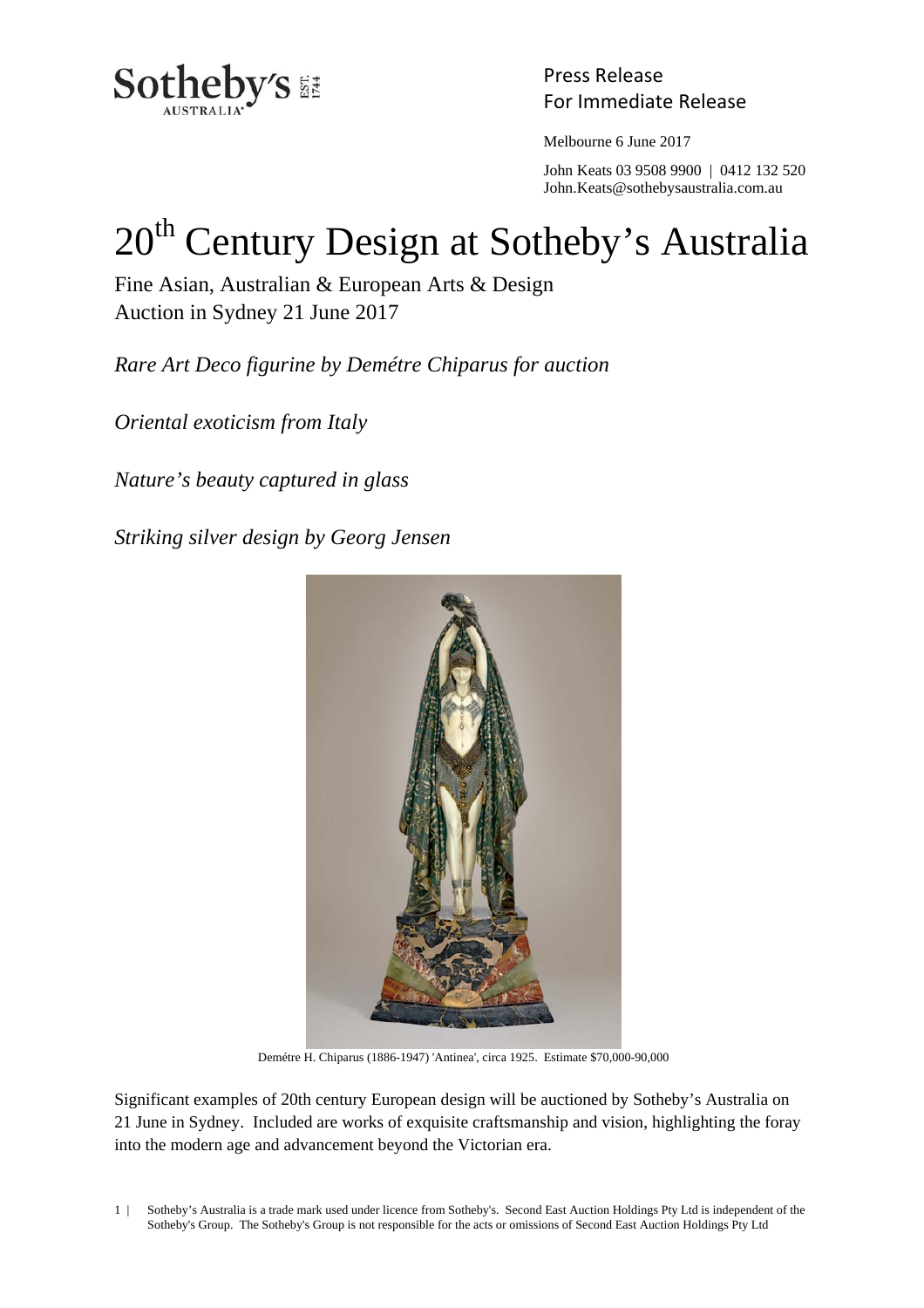

Geoffrey Smith, Chairman of Sotheby's Australia commented: 'Sotheby's Australia continues to set the benchmark for design sales with exceptional pieces by leading practitioners of the 20th century included in our *Fine Asian, Australian & European Arts & Design* sale. These works will be a great source of excitement among collectors. The diversity and strength of our June auction is a testament to our commitment to sourcing rare pieces of the highest quality.'

### ART DECO ATLANTIS QUEEN

The figural sculptures by Demétre Chiparus epitomise the elegance and dynamism of the Art Deco style. Influenced by early motion pictures, the Russian ballet and French theatre Chiparus's subjects are typified by stylised long and slender figures. In 1921 the movie *L'Atlantide* was released based on the novel by Pierre Beniot, with the central character the Queen of Atlantis, *Antinea*. Antinea is an enchantress, whose beauty captivates men culminating in their entrapment. Chiparus's *Antinea* circa 1925 (estimate \$70,000-90,000, lot 278, pictured previous) is an alluring figure with Antinea on pointed toe with arms raised holding drapery that highlights her slender form.

# **EXOTIC ORIENTALISM IN ITALY**

A rare Carlo Bugatti (1856-1940) low table circa 1900 (estimate \$20,000-25,000, lot 268, pictured) encapsulates all the artistic elements the designer is renowned for. Buggati's furnishings are rich in oriental exoticism, with influences including Moorish, Islamic, Japanese and even English Arts & Crafts. Signature features include use of ebonised wood inlaid with metal and foreign script. He was a pioneer in the use of vellum in furniture manufacture and in this low table it has been used to great effect.



#### NATURE'S BEAUTY CAPTURED IN GLASS

In 1912 René Lalique designed the 'Grand Boule Lierre' exhibition vase (estimate \$25,000-30,000, lot 289, pictured). Literally translated as 'large Ivy ball,' the vase demonstrates René Lalique's ability to capture the decorative patterns to be found in nature and translate them into designs for the applied arts. Likely produced as a showcase piece, the vase demonstrates the skill of the designer and craftsman in the execution of the design in the round, incorporating frosted and clear glass, together, with a patina applied by a process of fusion. The vase has remained in the same family collection since it was purchased from the legendary Brisbane society antique dealer, Cecilia McNally in the 1970s.